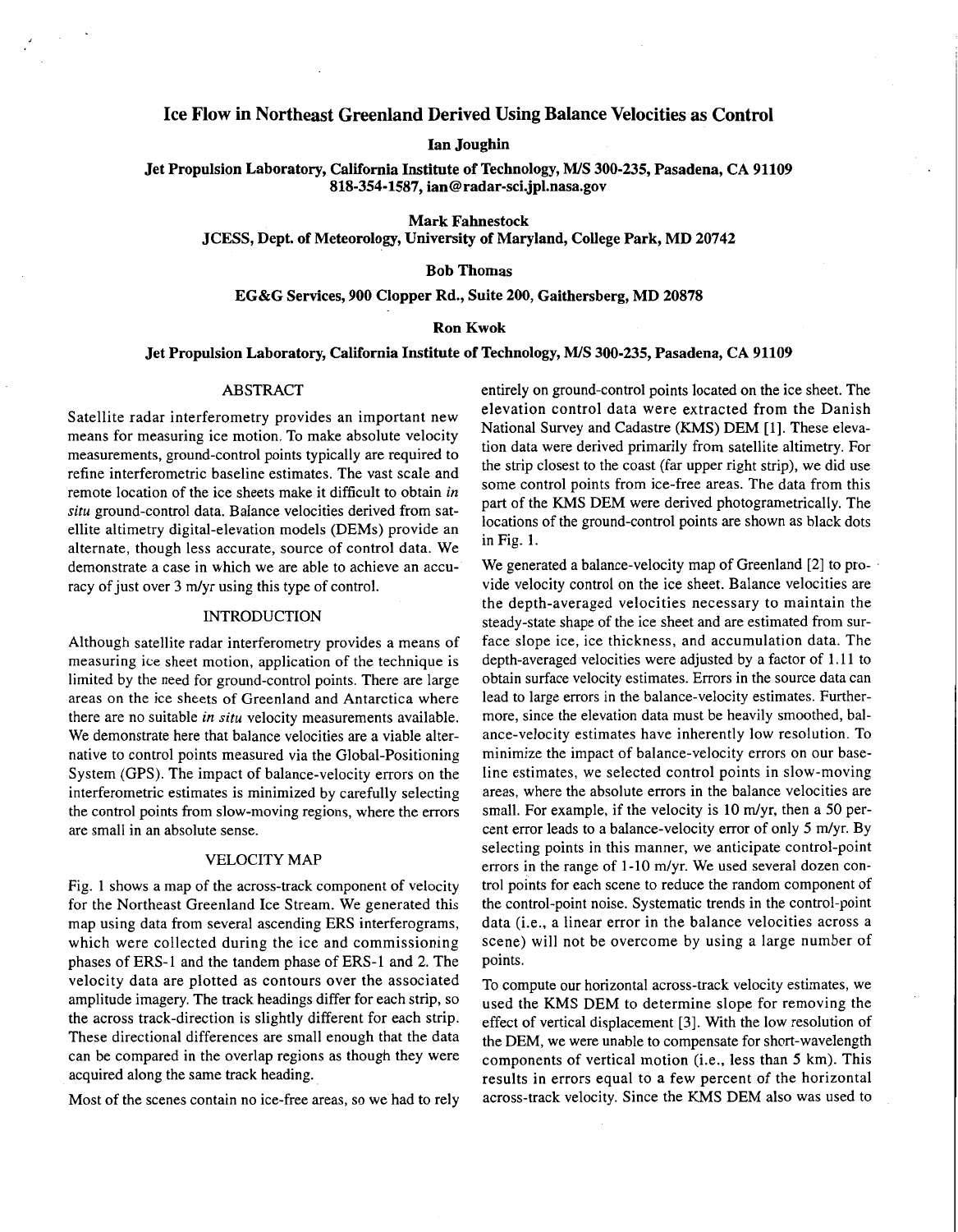

Figure 1. Interferometrically derived estimate of the across-track component of velocity (black contours) for the Northeast Greenland Ice Stream. Baselines were estimate using control points, which are shown as black dots. The thin white arrows show the velocity vectors measured using GPS. The indicated across track direction is only approximate, with the actual across-track direction varying slightly from strip to strip.